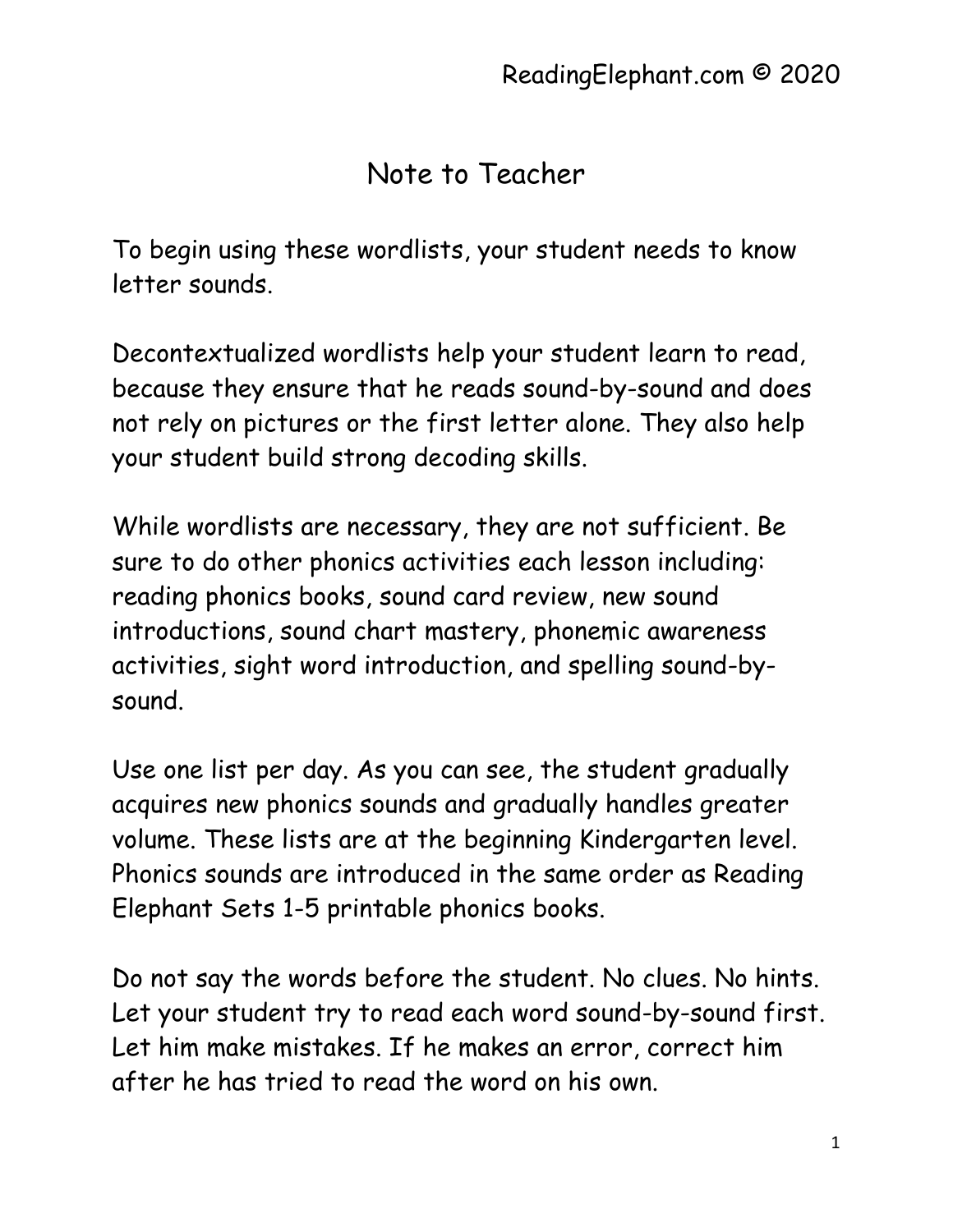- 1. man
- 2. Sam
- 3. sat
- 4. can
- 5. mat
- 6. Tam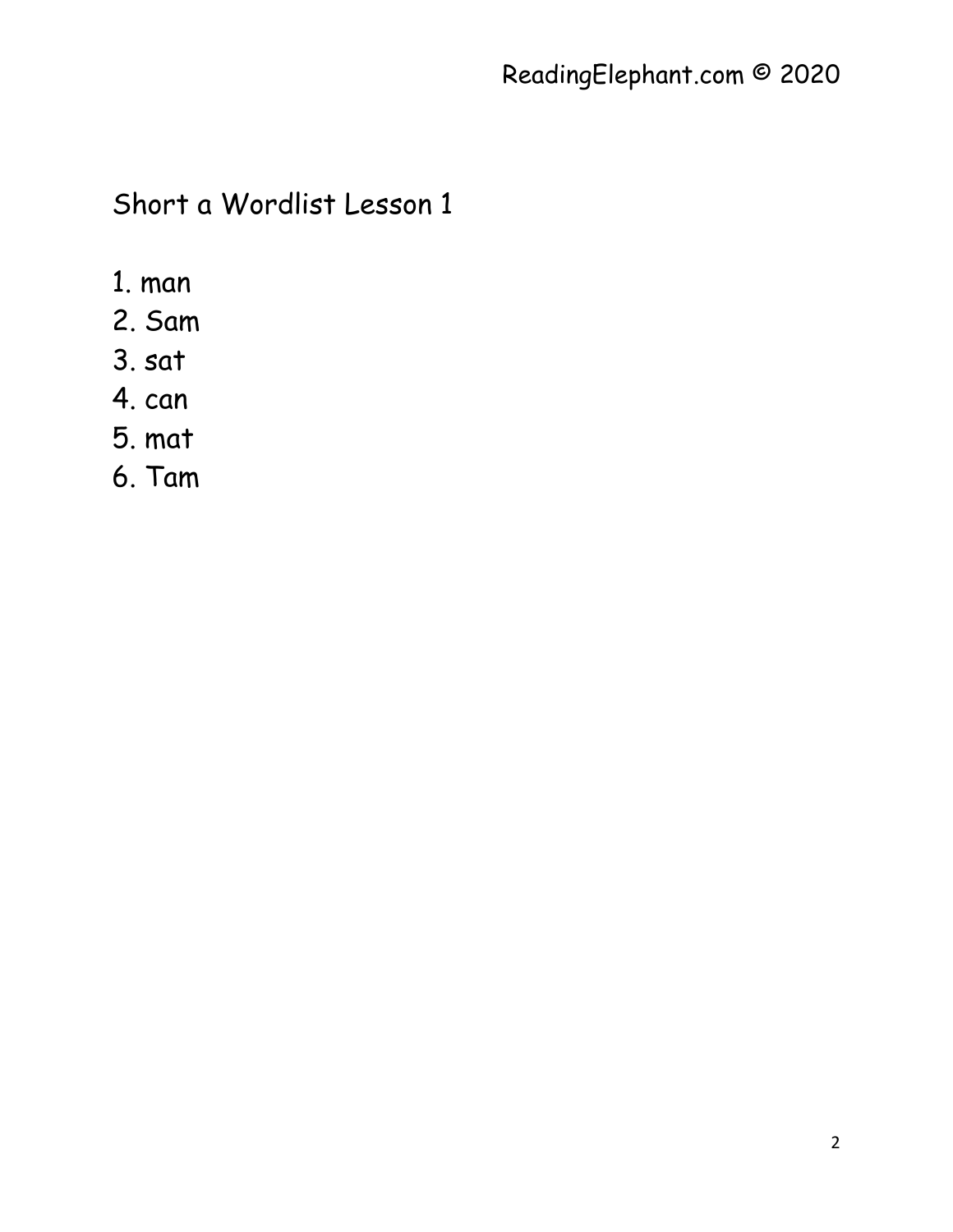- 1. mad
- 2. cat
- 3. ran
- 4. ham
- 5. rat
- 6. hat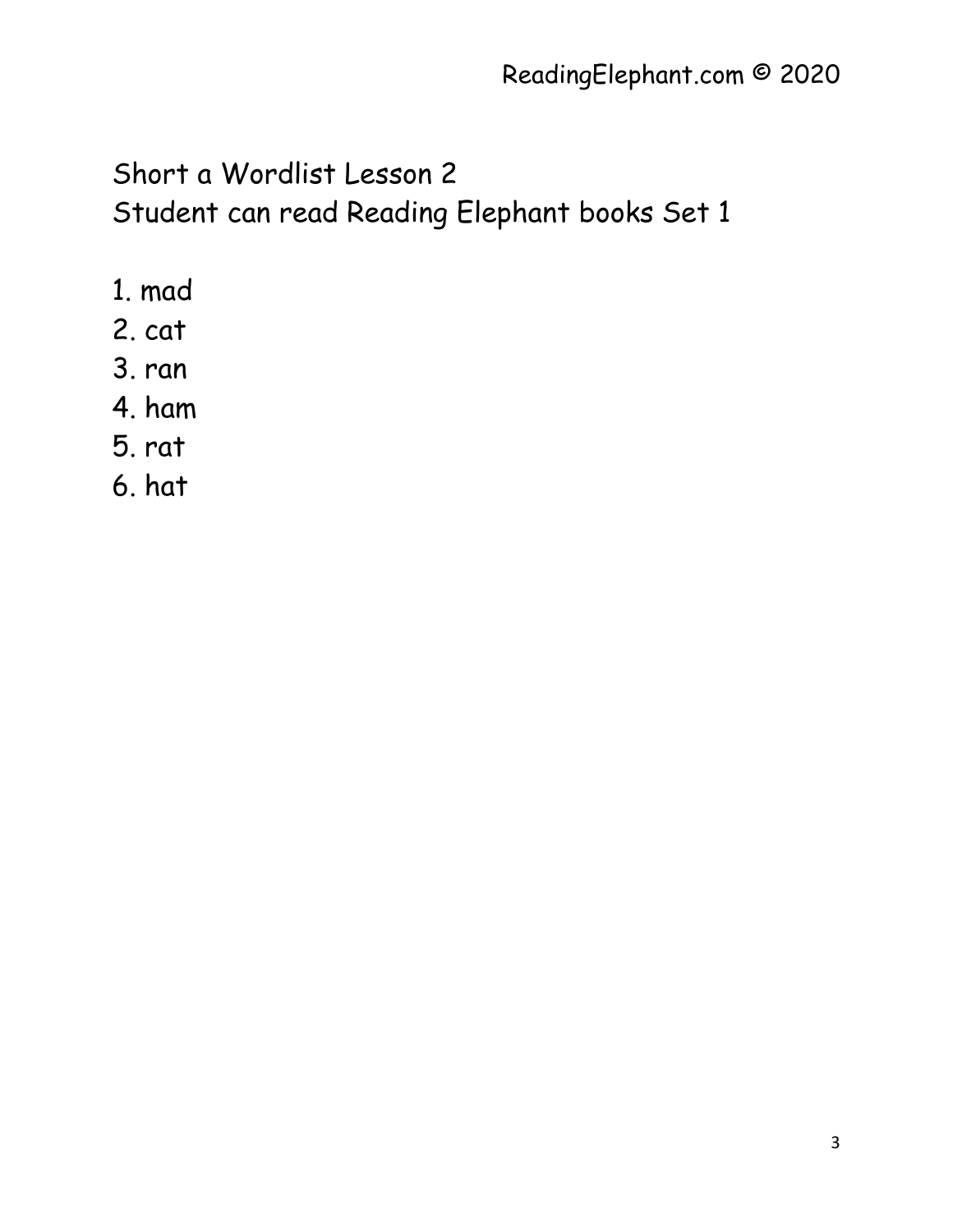Short a Wordlist Lesson 3 Student can read Reading Elephant books Set 1

- 1. dad
- 2. fan
- 3. fat
- 4. has
- 5. pan
- 6. tan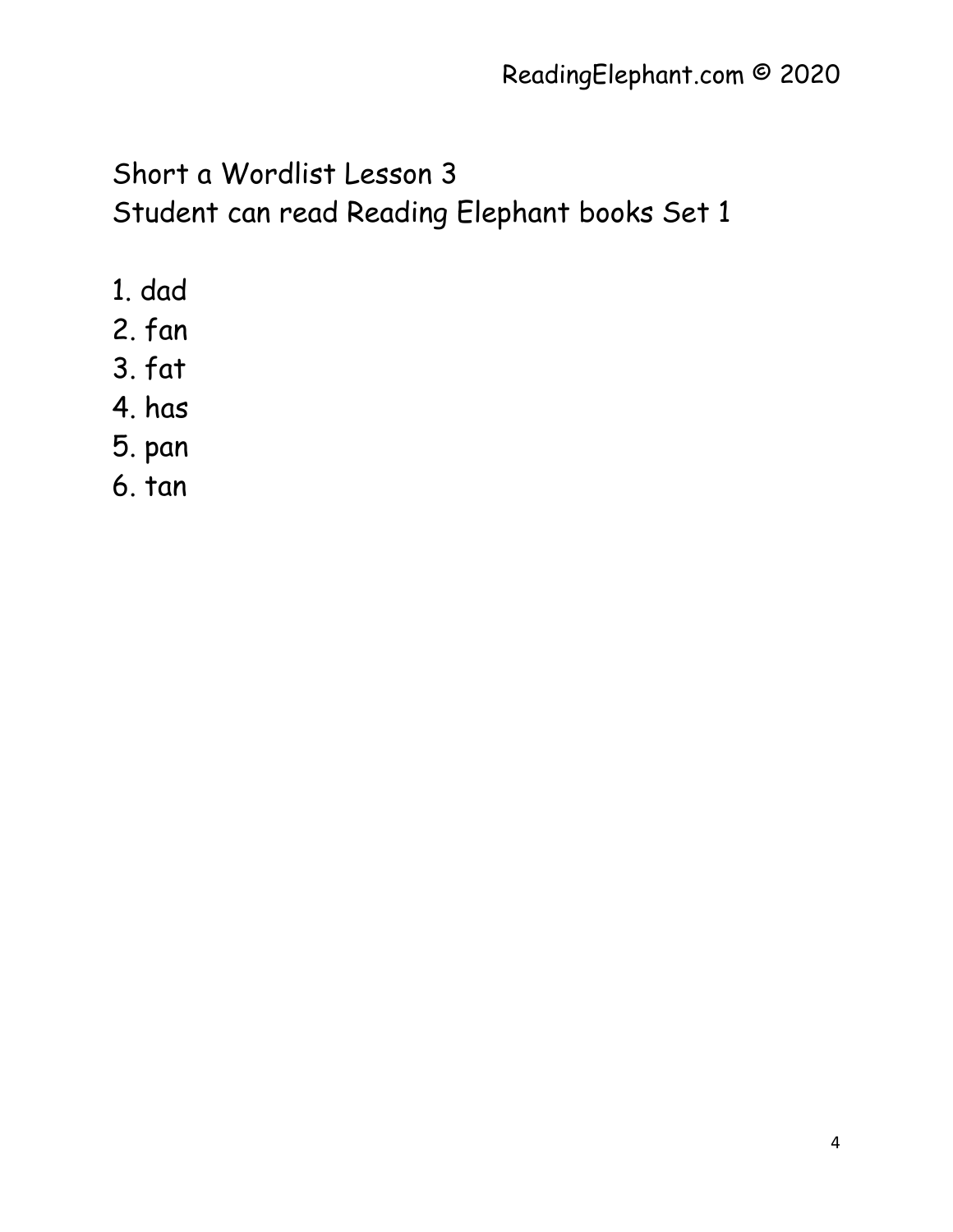- 1. Tim
- 2. fan
- 3. tip
- 4. Pat
- 5. sag
- 6. pig
- 7. gap
- 8. had
- 9. Mag
- 10. hip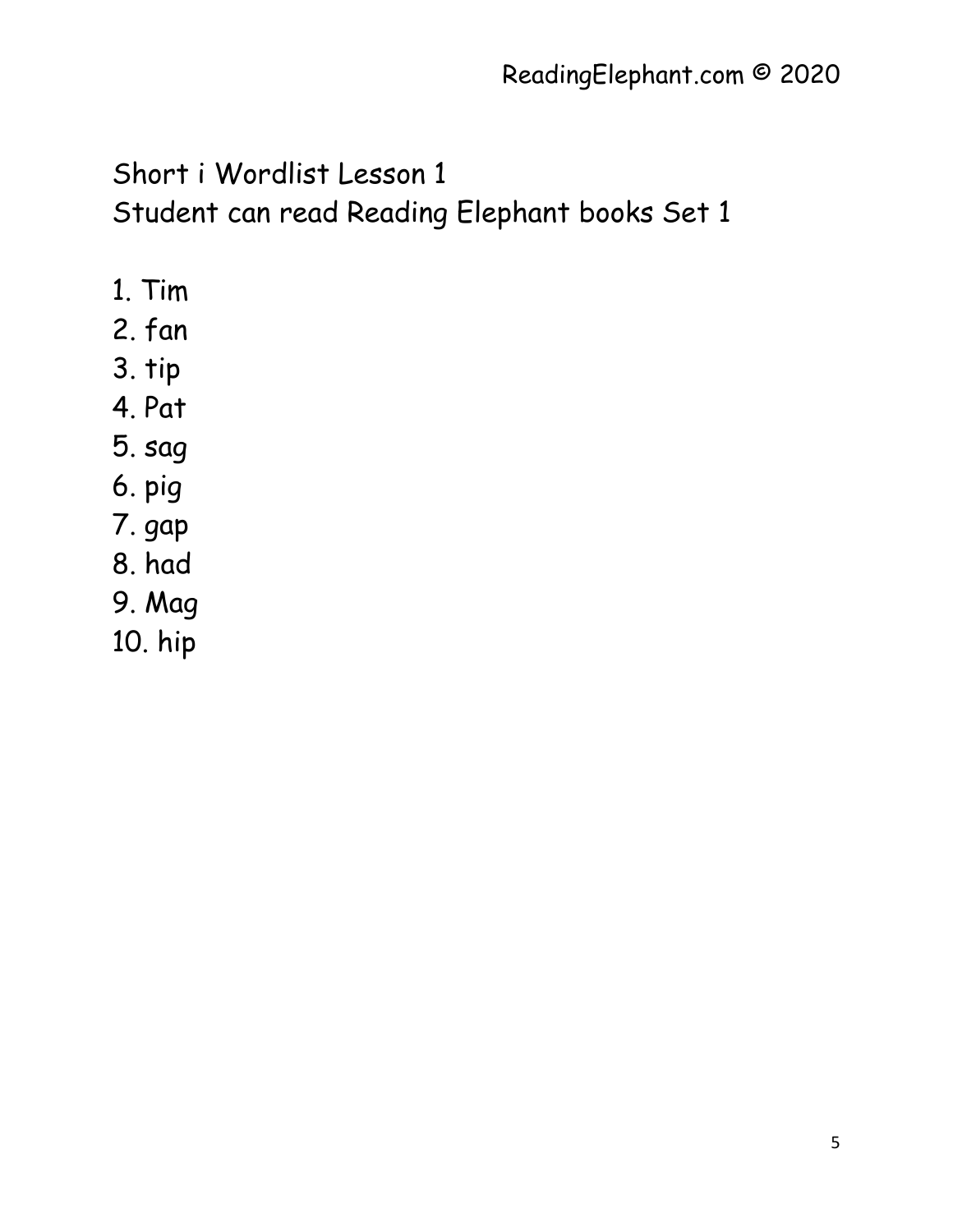- 1. fin
- 2. map
- 3. tap
- 4. pit
- 5. ill
- 6. ram
- 7. wag
- 8. win
- 9. rid
- 10. dab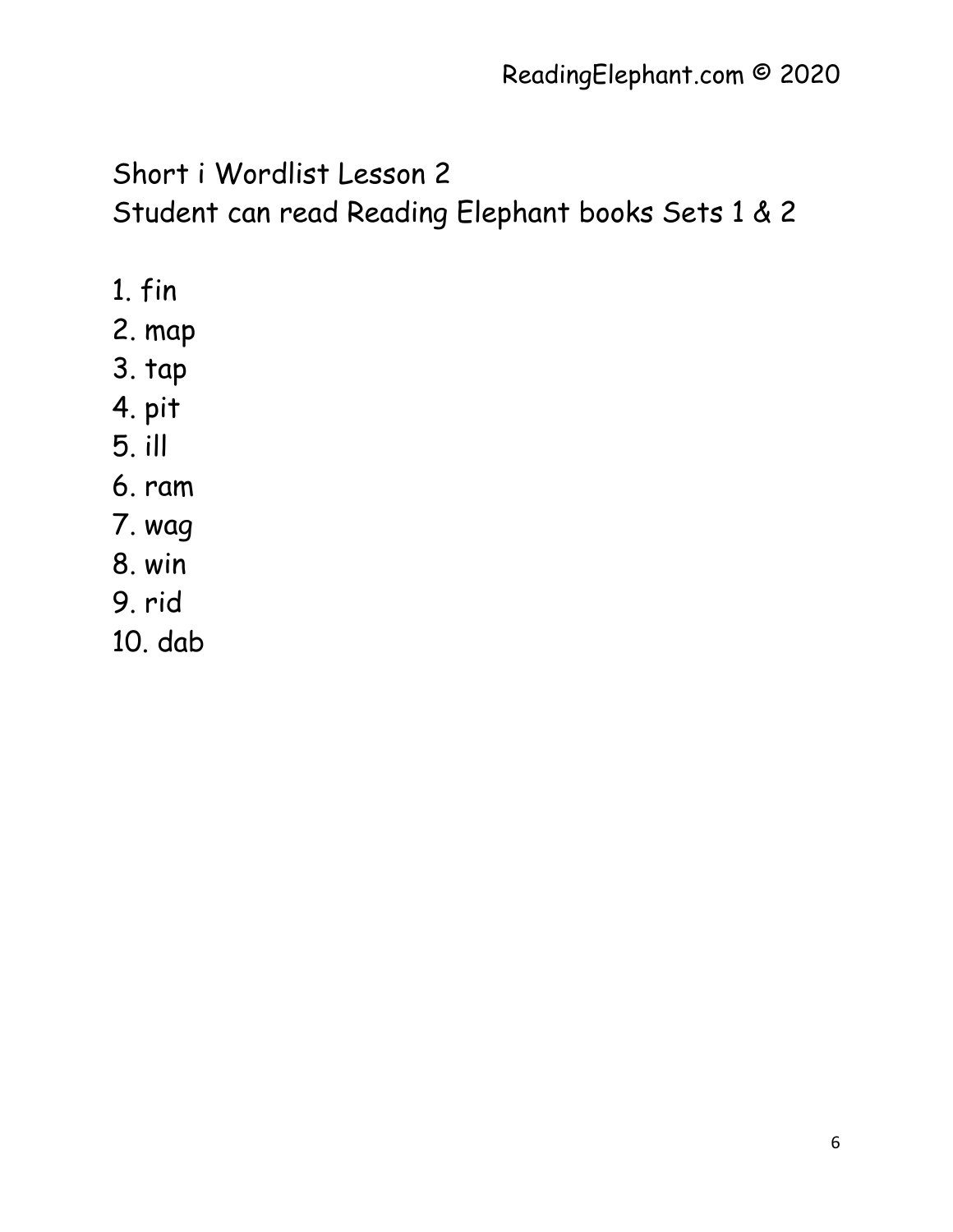- 1. fill
- 2. tag
- 3. rid
- 4. bill
- 5. bag
- 6. cap
- 7. lid
- 8. pin
- 9. Sam
- 10. sip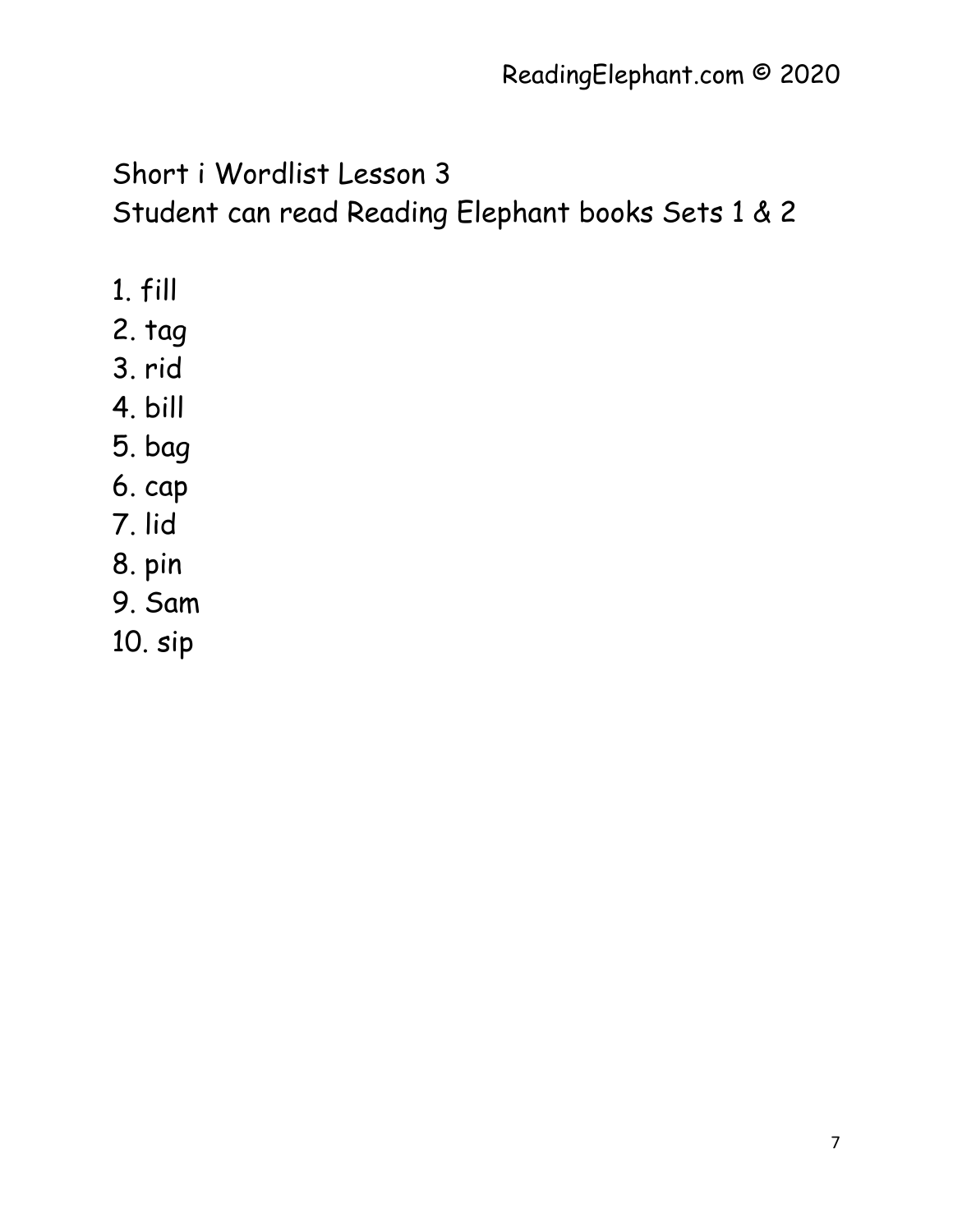Short o Wordlist Lesson 1 Student can read Reading Elephant books Sets 1 & 2

- 1. hop
- 2. tad
- 3. did
- 4. bit
- 5. cop
- 6. nap
- 7. sob
- 8. mat
- 9. mop
- 10. dog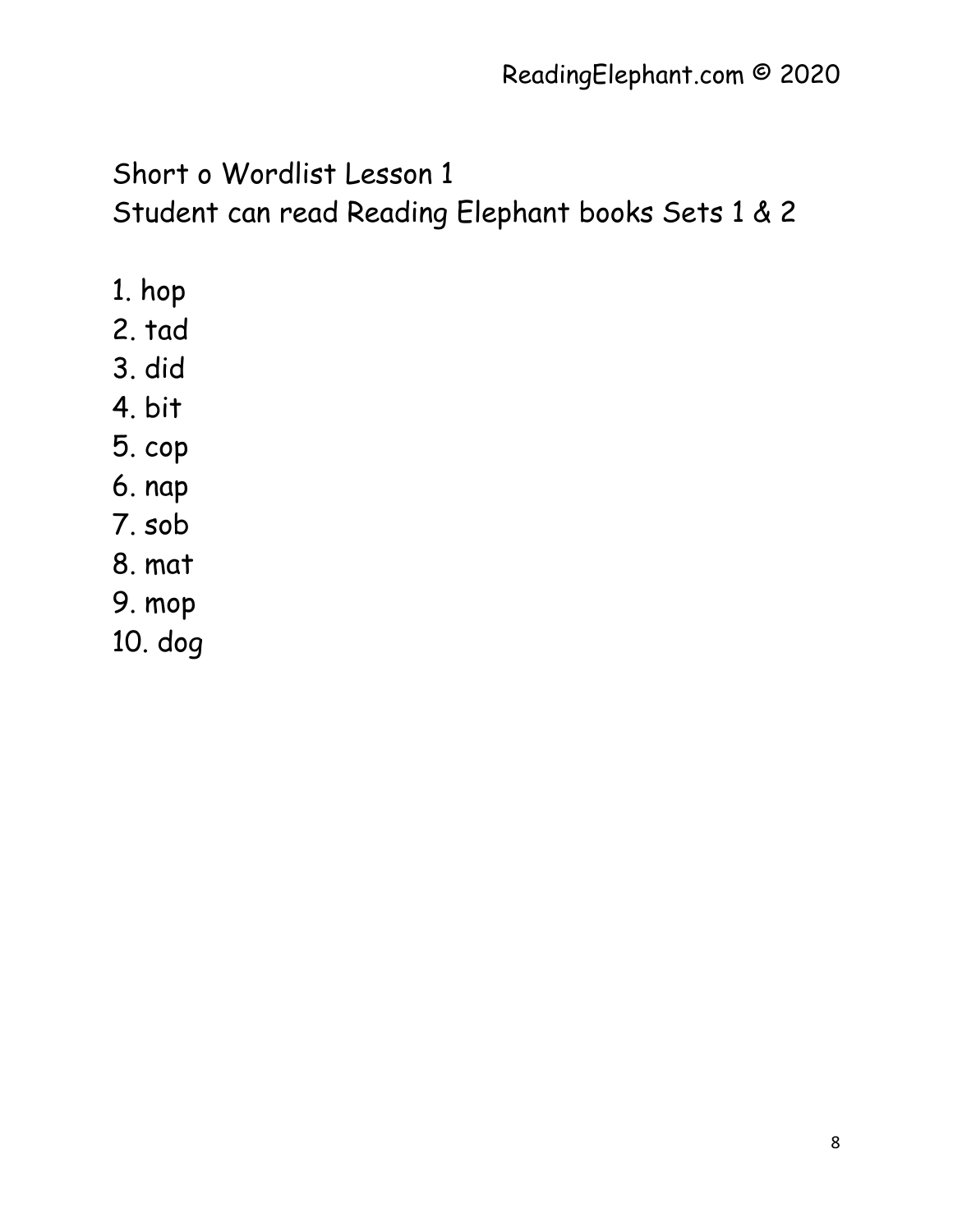- 1. Jon
- 2. pad
- 3. pit
- 4. hid
- 5. rod
- 6. sap
- 7. hog
- 8. sat
- 9. top
- 10. Bob
- 11. bag
- 12. fit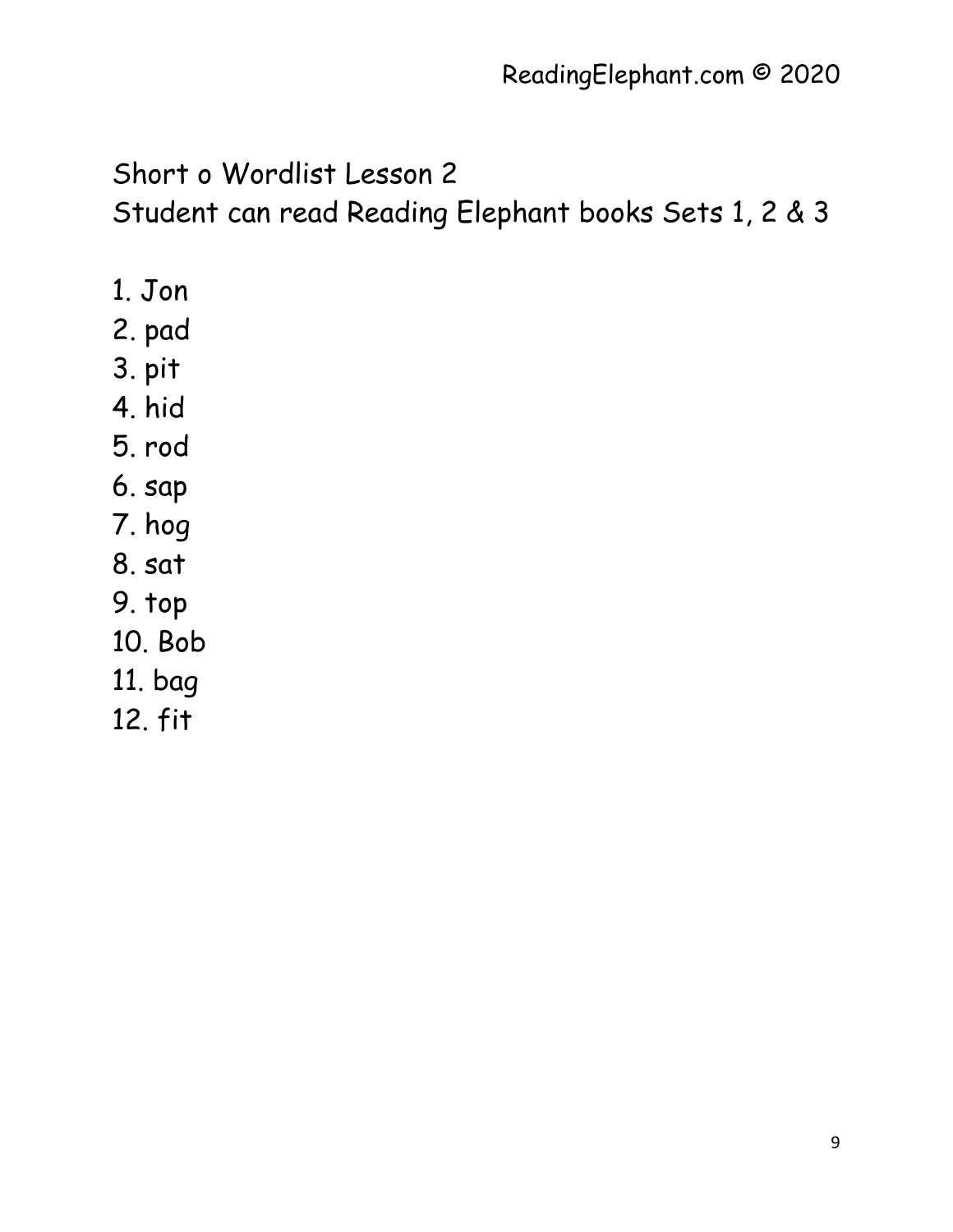- 1. Max
- 2. fig
- 3. pop
- 4. mat
- 5. Jim
- 6. jog
- 7. rot
- 8. jam
- 9. Rob
- 10. fox
- 11. hiss
- 12. top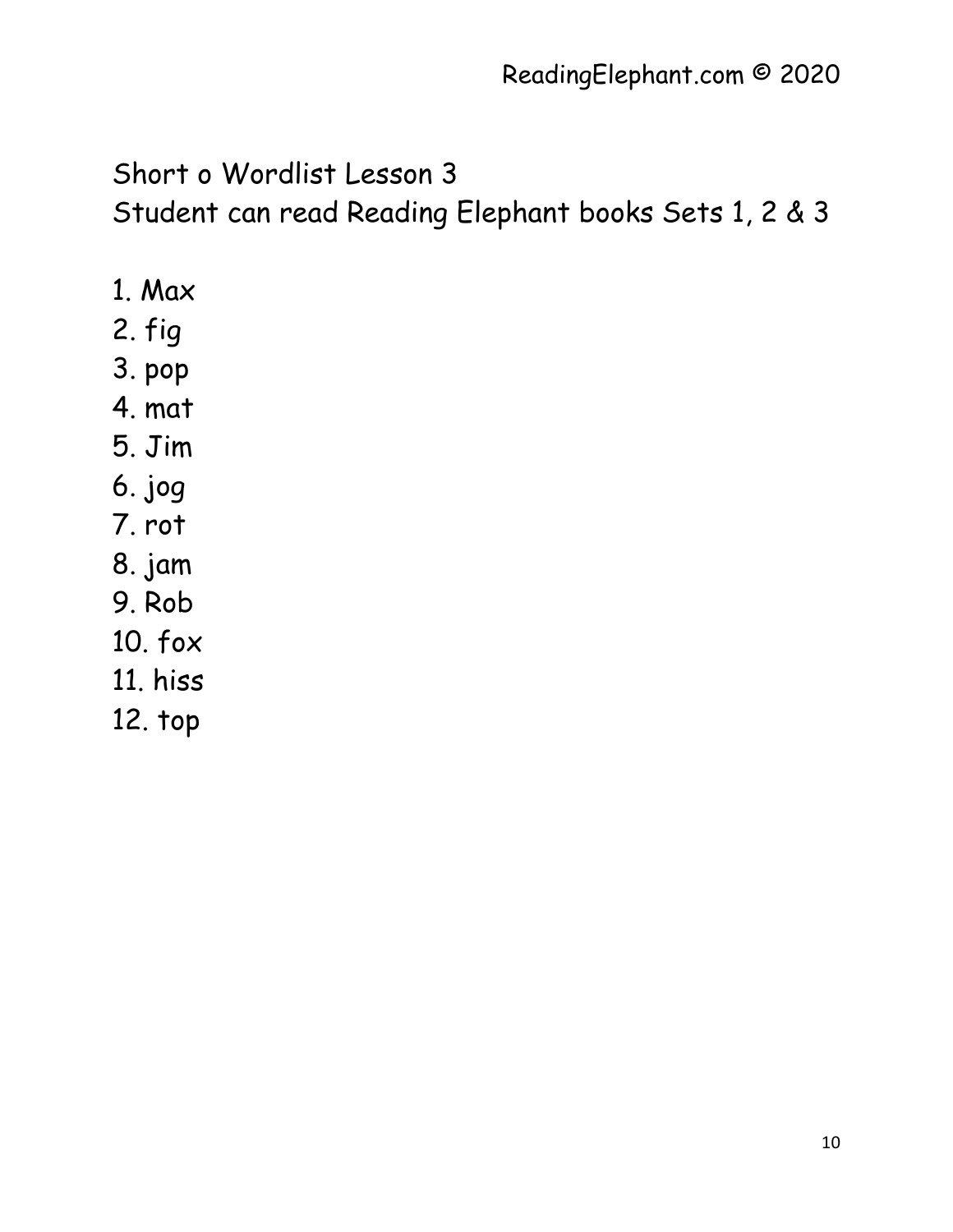- 1. wit
- 2. bop
- 3. Dan
- 4. Bob
- 5. pill
- 6. pod
- 7. rad
- 8. rod
- 9. lad
- 10. log
- 11. rat
- 12. man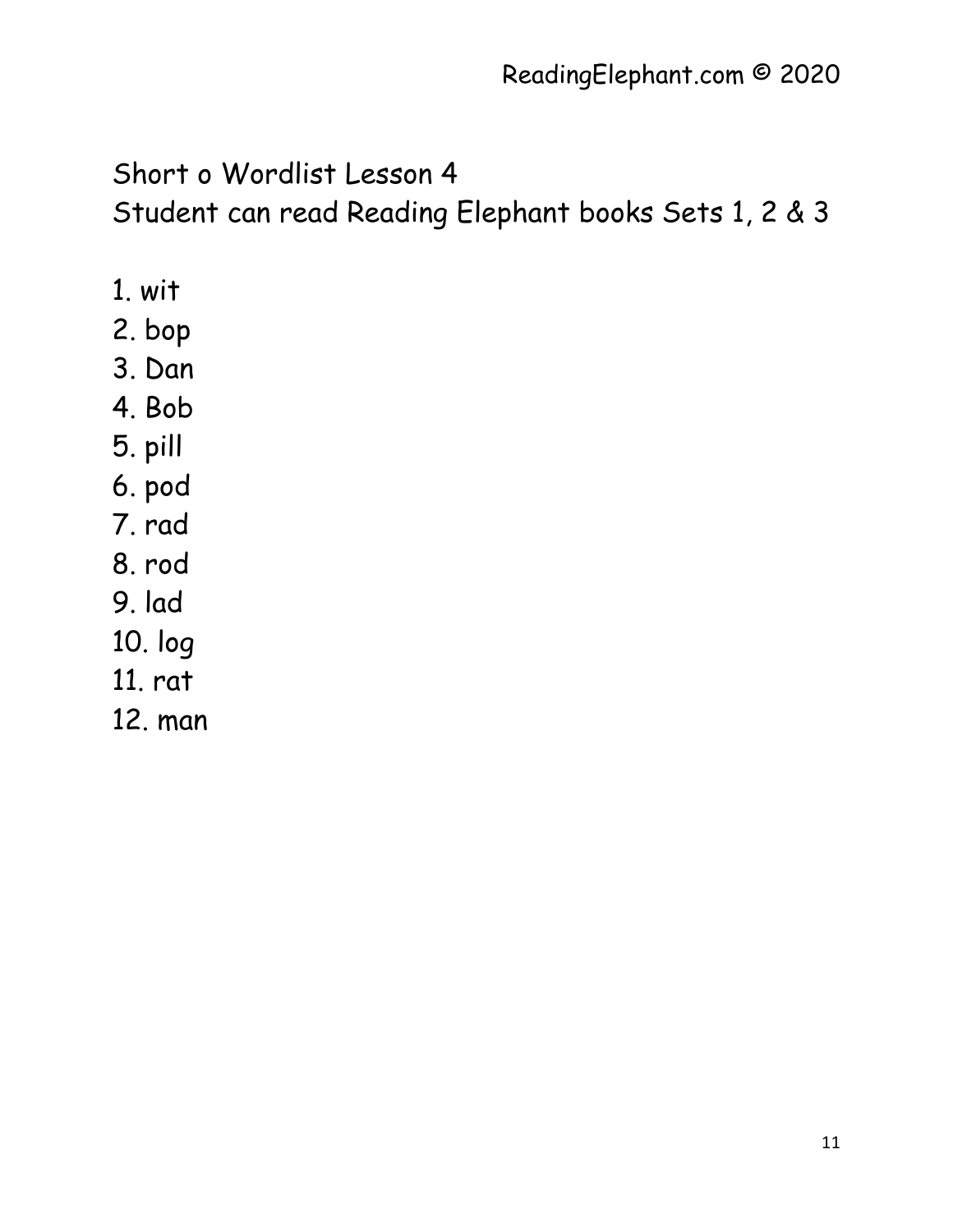- 1. bug
- 2. Sam
- 3. got
- 4. kiss
- 5. pup
- 6. tap
- 7. hug
- 8. pit
- 9. yam
- 10. mop
- 11. Dan
- 12. hum
- 13. zag
- 14. sun
- 15. hog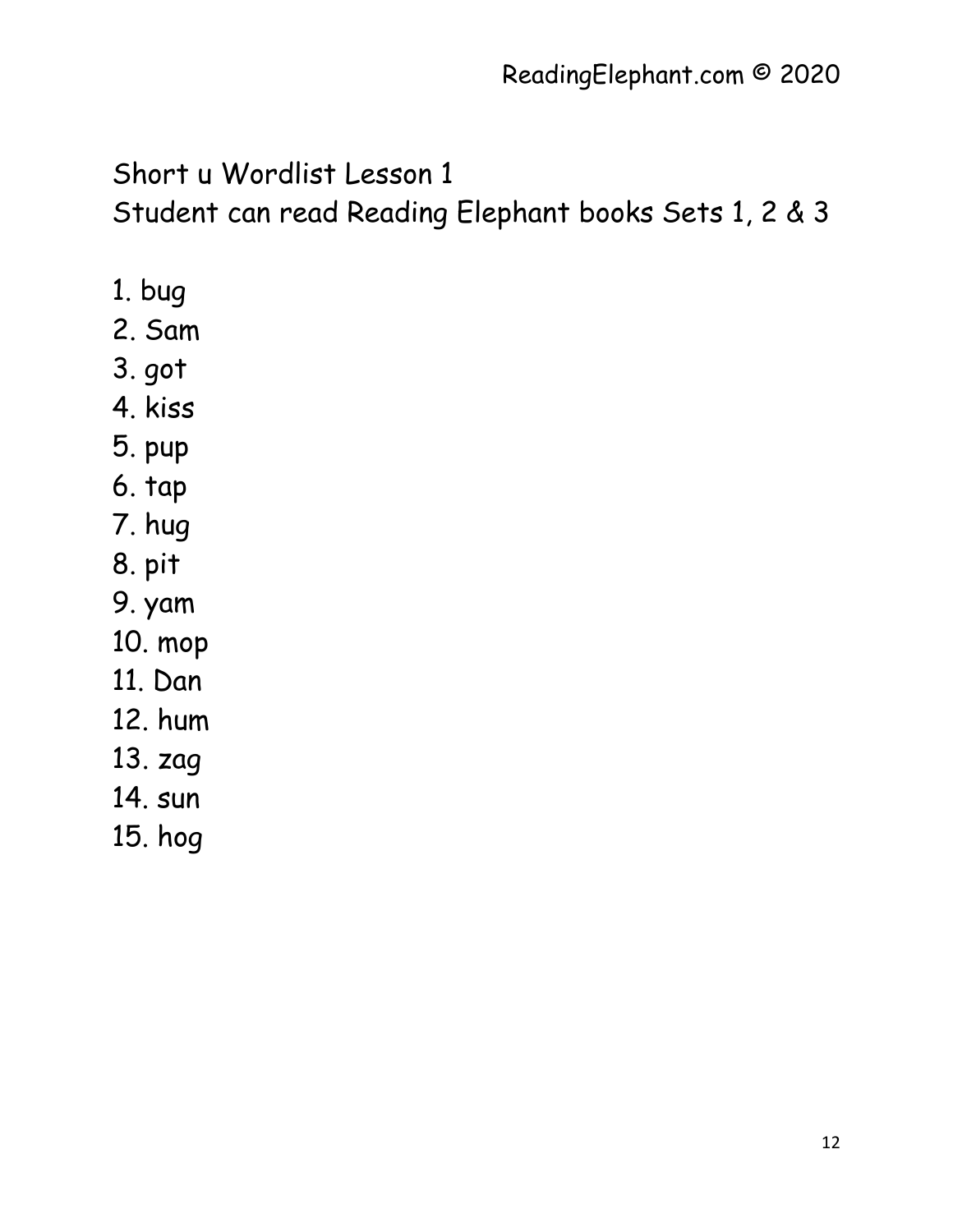- 1. tug
- 2. van
- 3. rot
- 4. miss
- 5. jug
- 6. lap
- 7. pun
- 8. sis
- 9. Tam
- 10. hat
- 11. yum
- 12. sum
- 13. zig
- 14. run
- 15. Todd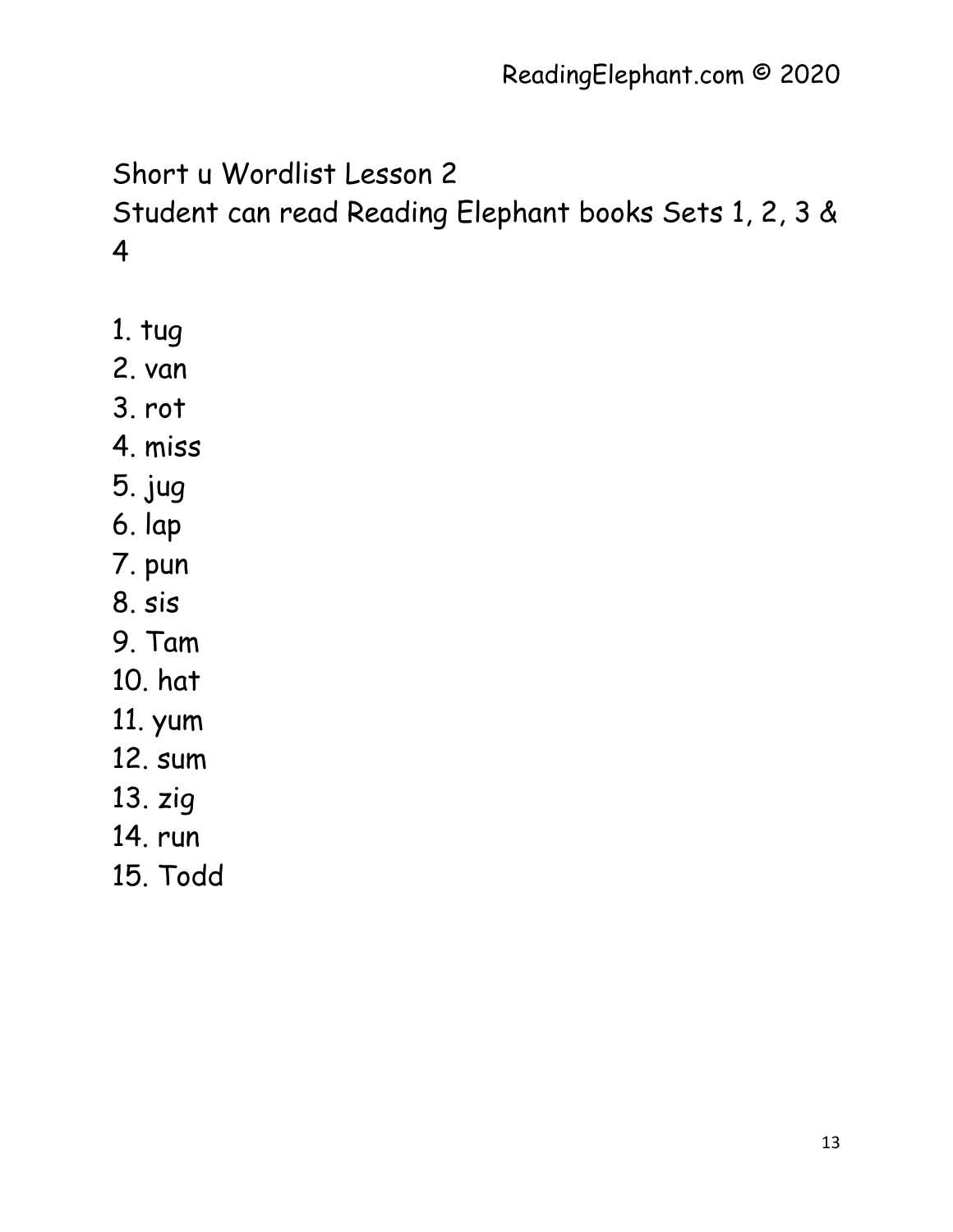- 1. mug
- 2. gal
- 3. dot
- 4. Jill
- 5. hub
- 6. fad
- 7. hut
- 8. jig
- 9. tax
- 10. fox
- 12. rub
- 13. box
- 14. yum
- 15. toss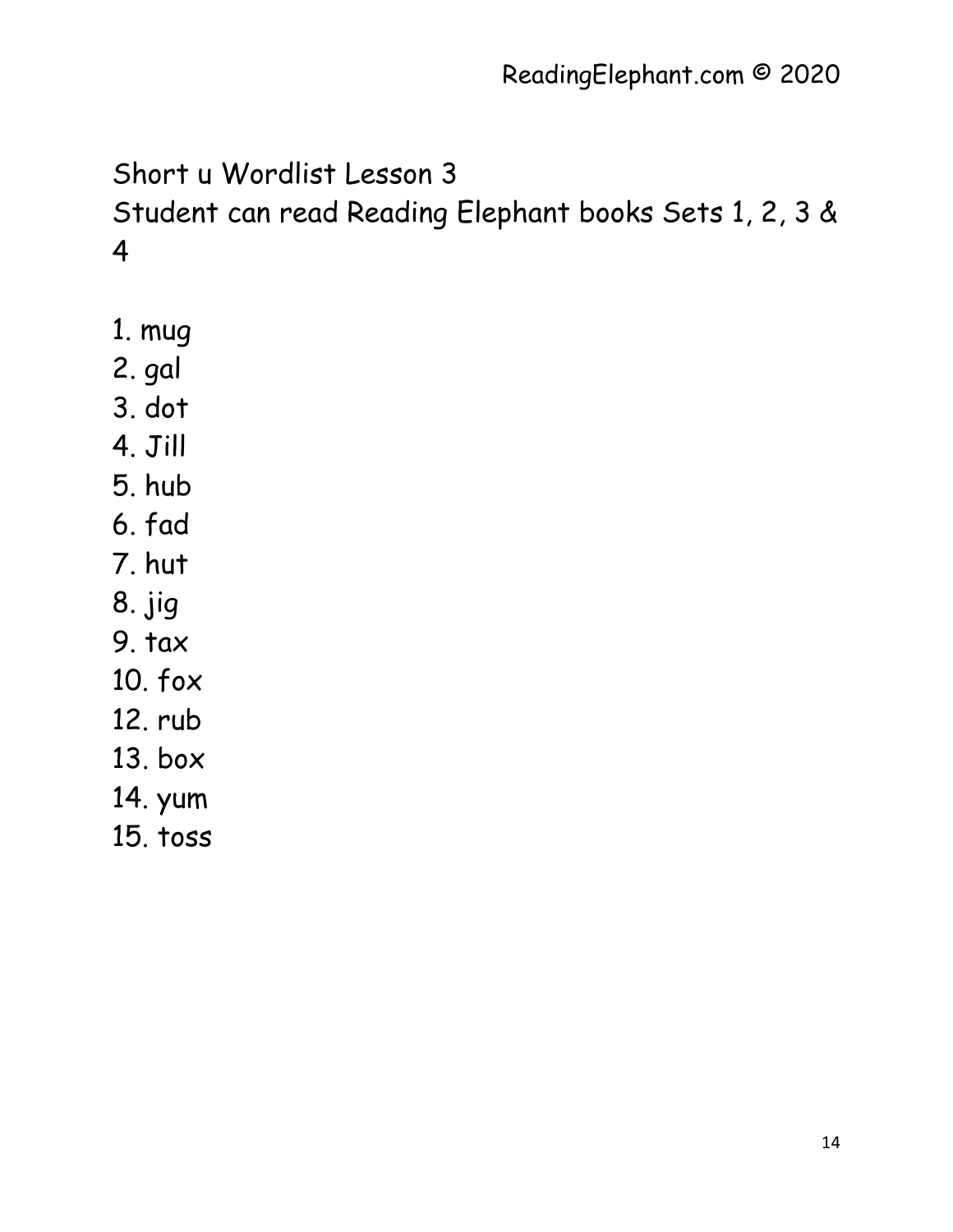- 1. tug
- 2. rat
- 3. hot
- 4. miss
- 5. run
- 6. lid
- 7. gum
- 8. sag
- 9. rug
- 10. nod
- 12. nag
- 13. kit
- 14. cot
- 15. cup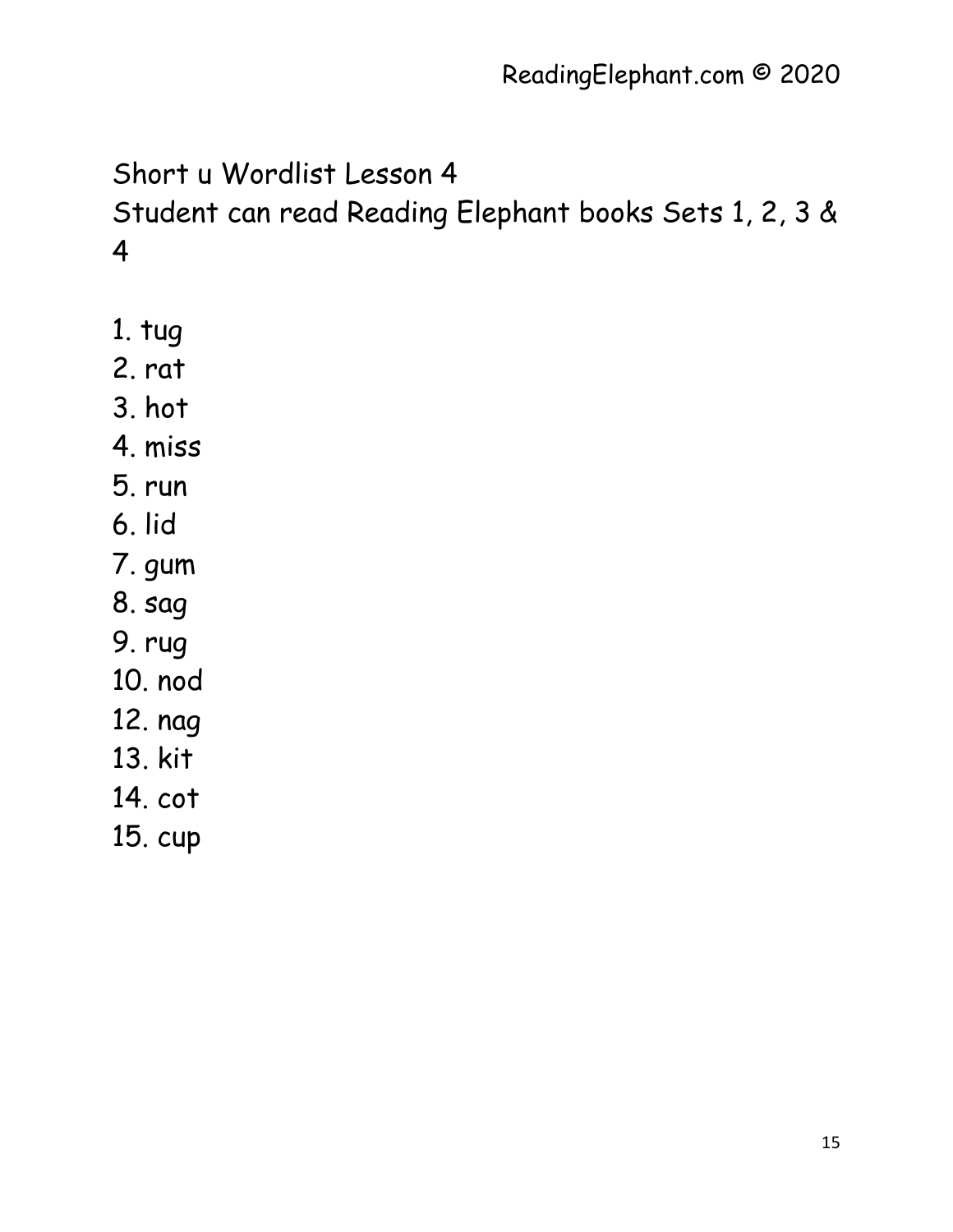- 1. Meg
- 2. pad
- 3. not
- 4. fix
- 5. lug
- 6. fin
- 7. rag
- 8. sell
- 9. Ron
- 10. tub
- 12. bad
- 13. fed
- 14. rip
- 15. loss
- 16. hen
- 17. bun
- 18. fad
- 19. Peg
- 20. bud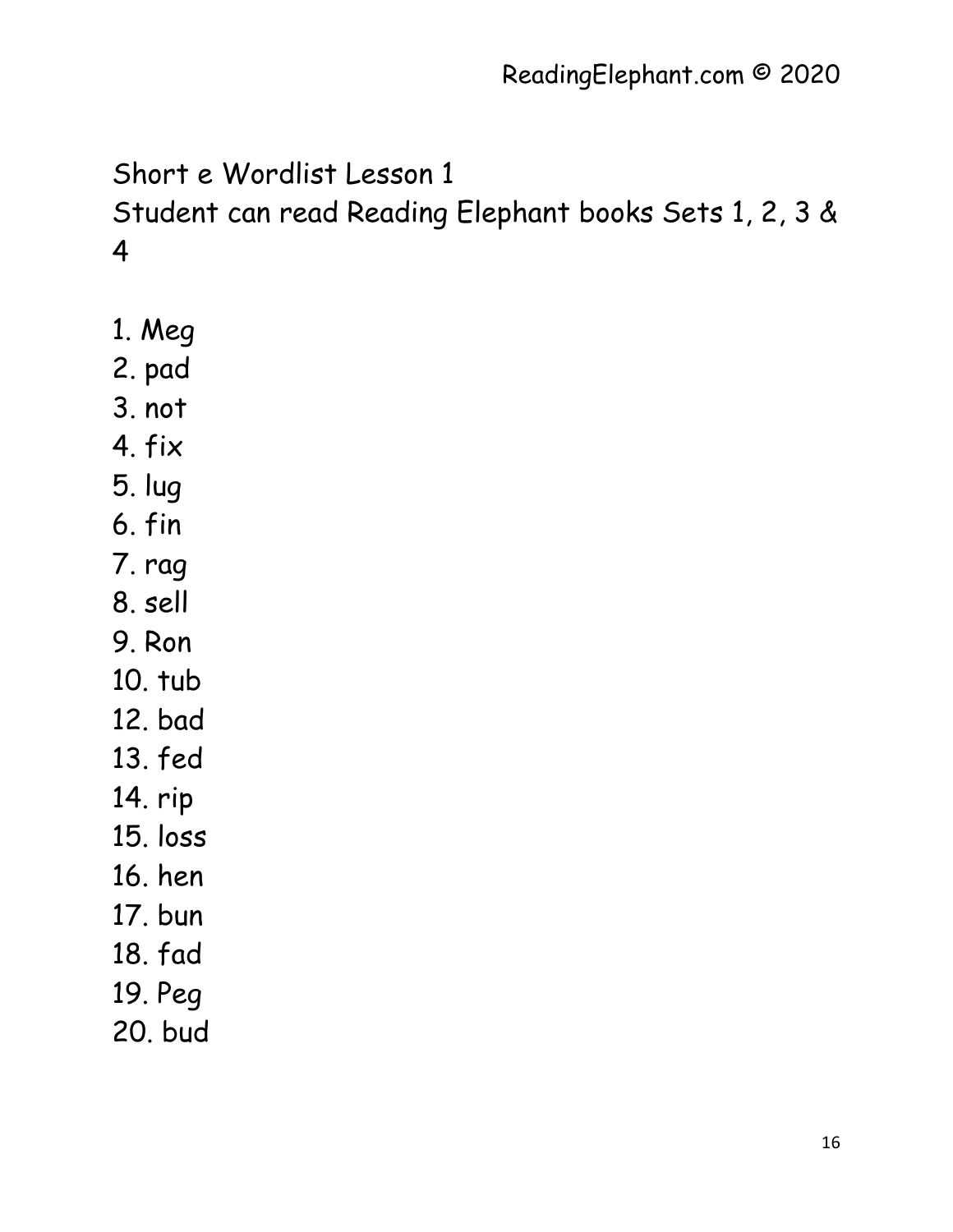- 1. get
- 2. sad
- 3. hit
- 4. fog
- 5. men
- 6. sit
- 7. Pat
- 8. red
- 9. cup
- 10. dog
- 12. buzz
- 13. Ben
- 14. tin
- 15. tug
- 16. ban
- 17. Ted
- 18. rim
- 19. jug
- 20. mill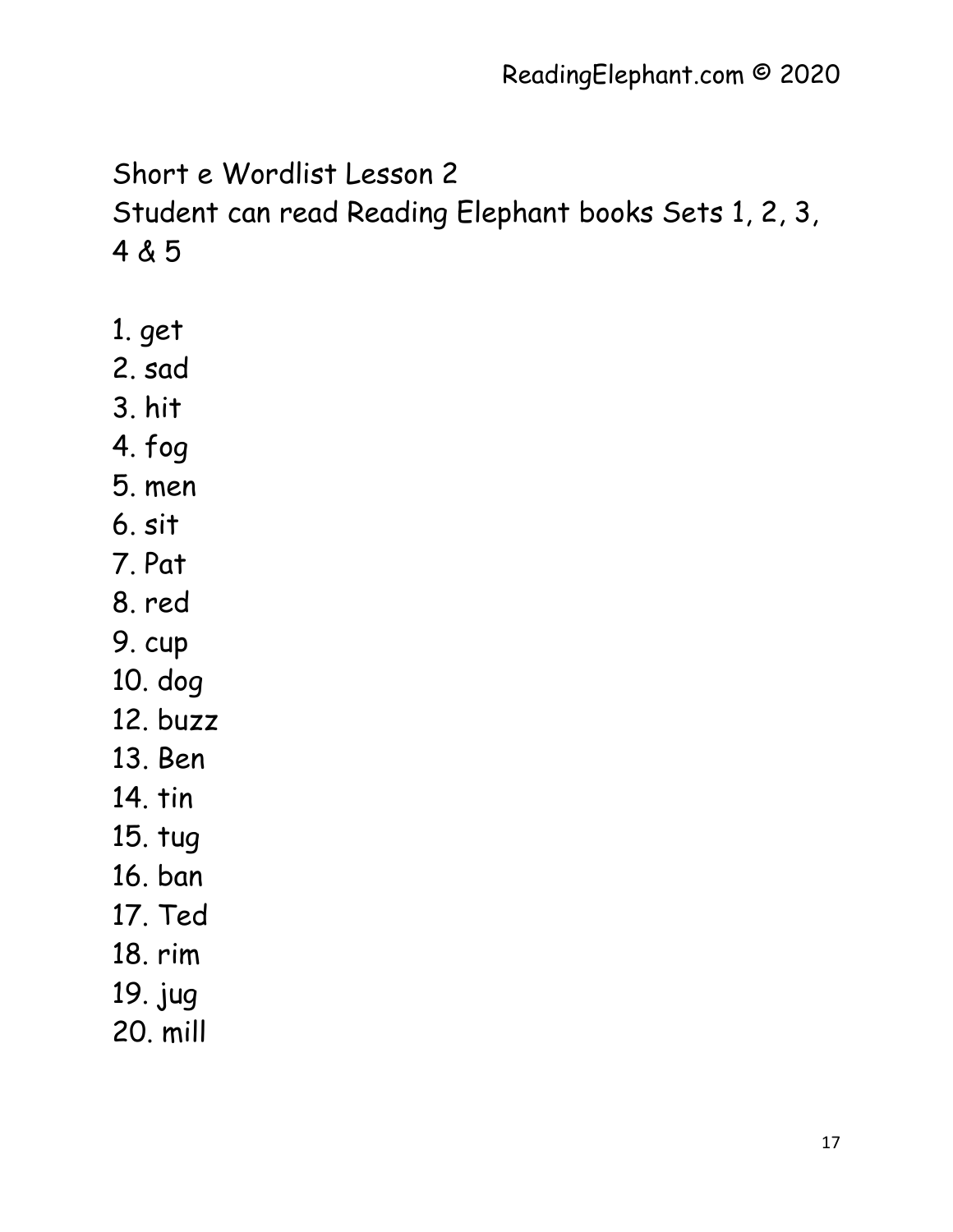- 1. egg
- 2. dim
- 3. puff
- 4. hog
- 5. led
- 6. sun
- 7. ham
- 8. win
- 9. cop
- 10. pen
- 11. nog
- 12. beg
- 13. wag
- 14. sob
- 15. yet
- 16. mix
- 17. Zed
- 18. buff
- 19. had
- 20. wed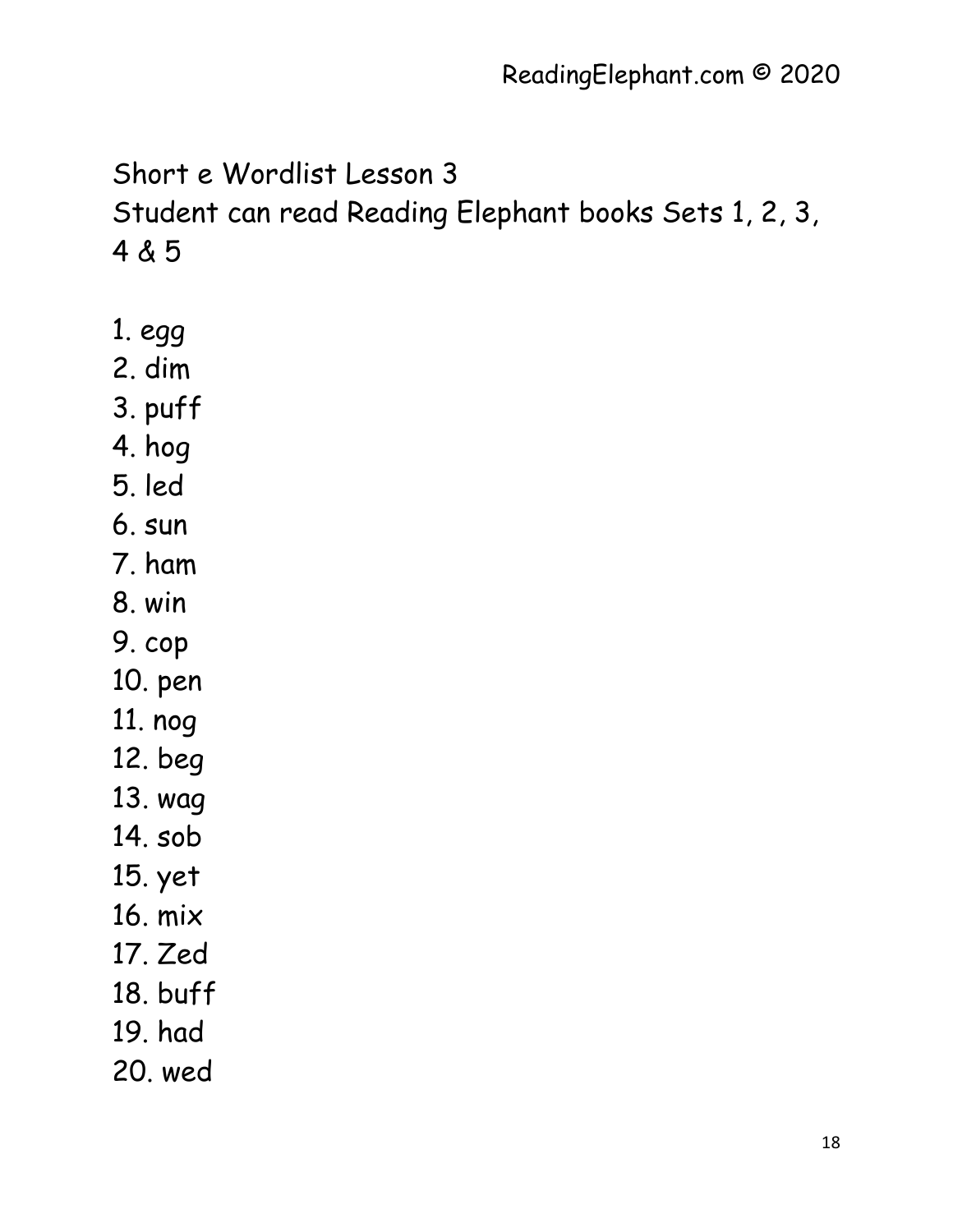- 1. tad
- 2. hip
- 3. pop
- 4. get
- 5. pug
- 6. nip
- 7. lag
- 8. rod
- 9. nun
- 10. net
- 11, ruff
- 12. run
- 13. bin
- 14. bet
- 15. fuzz
- 16. van
- 17. Todd
- 18. Meg
- 19. bill
- 20. leg